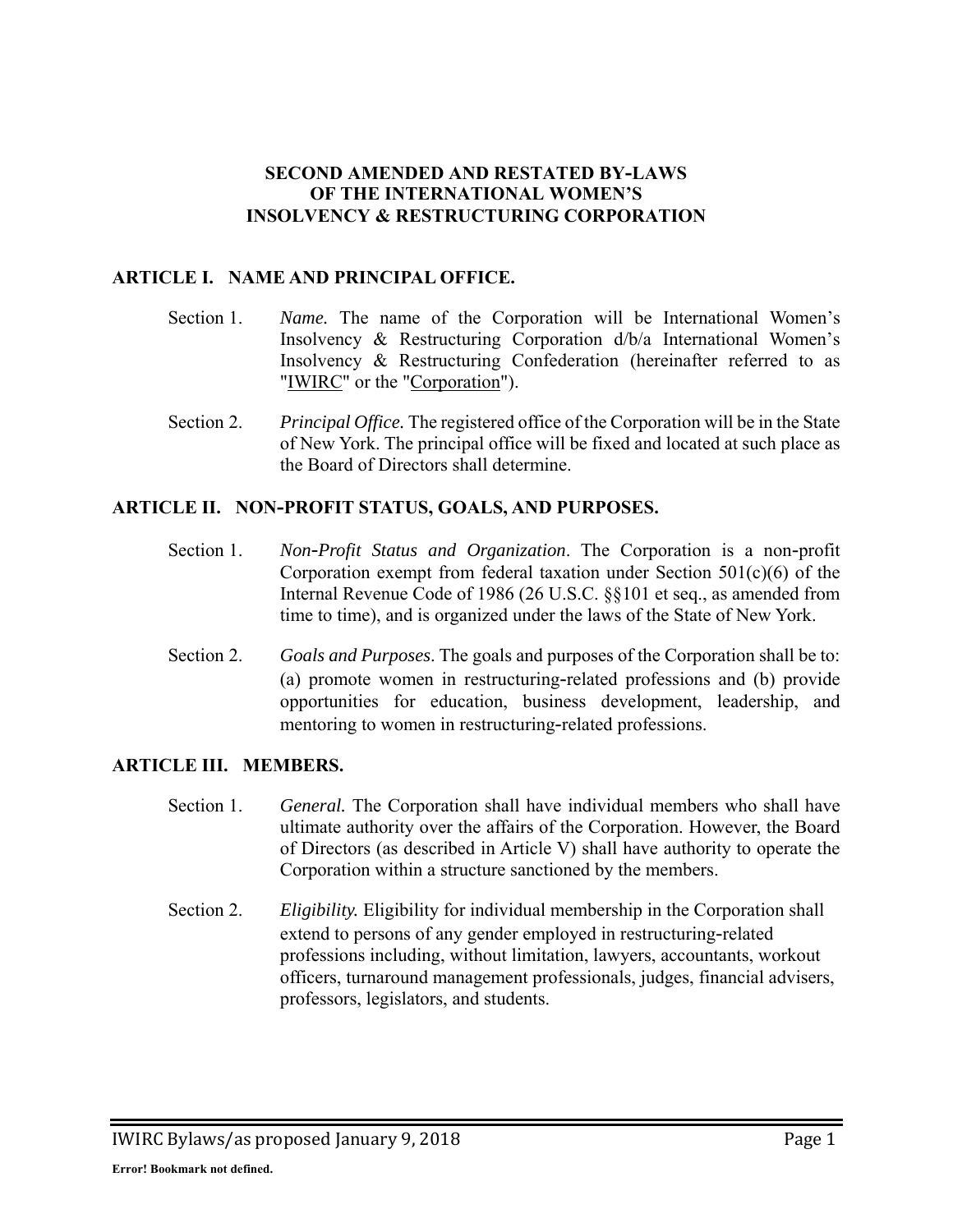- Section 3. *Other Classes of Members.* The Corporation may establish other classes of individual, corporate, and/or organizational members whose authorities, benefits and eligibility shall be determined by the Board of Directors.
- Section 4. *Individual Membership Dues and Good-Standing.* The Board of Directors, by a minimum of two-thirds affirmative vote of the whole number of the Board of Directors, shall determine the structure and amount of individual membership dues. A member-in-good-standing is an individual who is certified by the Corporation as having paid her or his dues for the current membership year.

### **ARTICLE IV. NETWORKS.**

- Section 1. *Authority and Organization.* The Board of Directors shall have the sole authority to establish and charter the formation of individual Networks to further the purposes of the Corporation, and to determine the terms of Network affiliation, membership and operating guidelines. Except as otherwise provided by applicable law, the Networks are separately chartered entities that operate as authorized divisions of the Corporation. (Rules of Operation covering the operation and governance of the Network are annexed as *Exhibit A*).
- Section 2. *Rules of Operation.* The Board of Directors shall establish Rules of Operation for the formation and governance of individual Networks, which shall be reviewed and updated periodically at the sole discretion of the Board of Directors. To the extent necessary to maintain the goals and purpose of the Corporation, a Network may request a waiver of certain provisions of the Rules of Operation from the Board of Directors of the Corporation, which waiver may be granted in the sole discretion of the Board of Directors.
- Section 3. *Network Governance*. Members of a Network have the authority to elect officers and directors of their primary affiliated Network, and through them, subject to the Rules of Operation, to agree how the Network will be governed and operated to serve the goals and purposes of its affiliated members. Duly elected Network leadership has the responsibility to hold events or activities for the benefit of members and to recruit new members; to maintain regular contact with affiliated members; to maintain regular contact with the Board of Directors of the Corporation and participate in IWIRC's business.
- Section 4. *Other Affiliations.* The Corporation may enter into affiliations with other organizations or entities to help carry out the purposes of the Corporation. The Board of Directors shall have the sole authority to determine terms and conditions of such affiliations.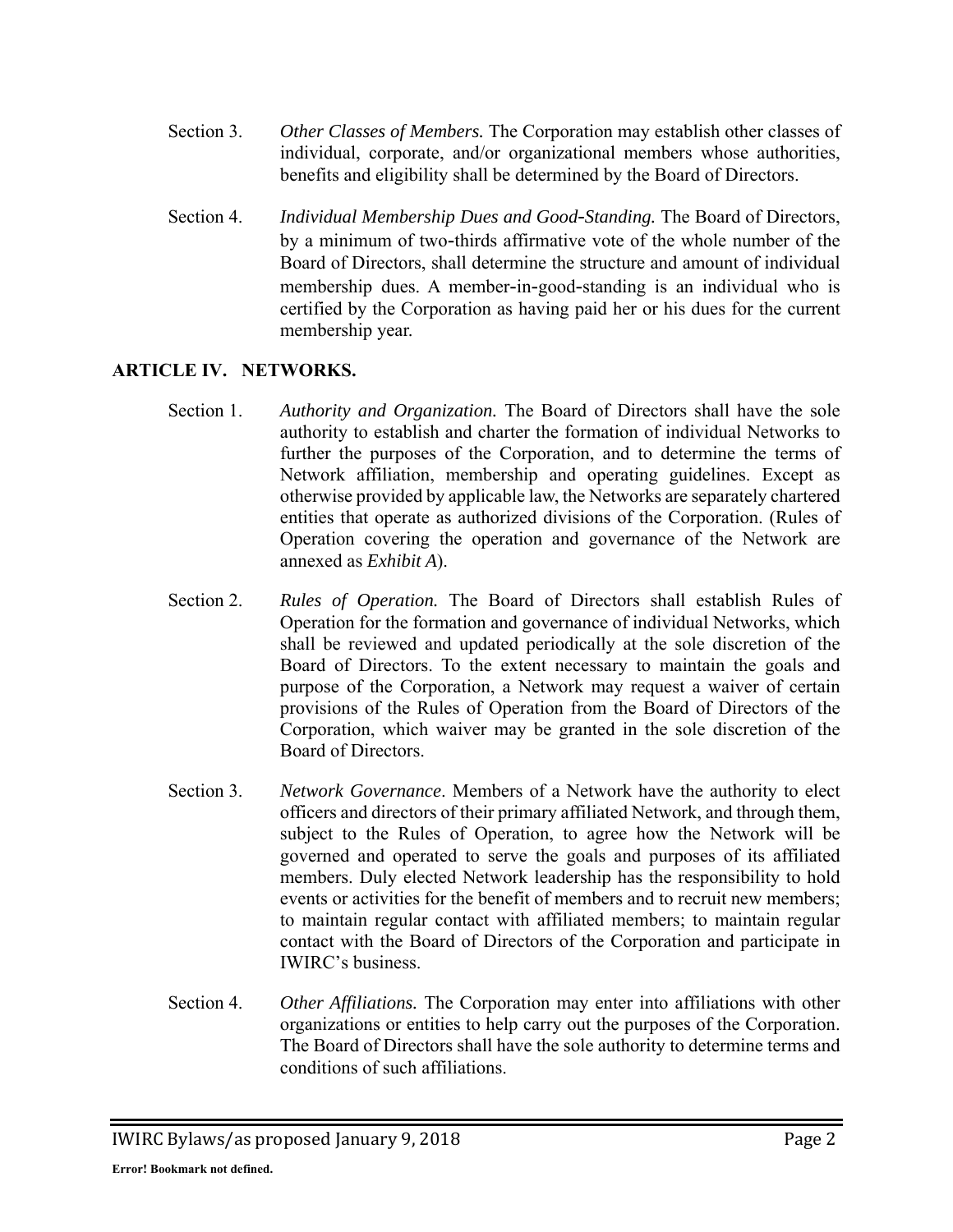Section 5. *Affiliation with a Network.* Members of the Corporation may be affiliated with more than one Network without an additional membership charge. However, dues rebates will only be payable to the Member's primary affiliated Network. The Executive Committee shall establish rules and procedures governing any rebate of the membership fee to any network from time to time.

### **ARTICLE V. BOARD OF DIRECTORS.**

- Section 1. *General Powers.* The property, affairs and business of the Corporation will be managed by a Board of Directors (hereafter, the "Board" or the "Directors") under a structure and terms determined by the members.
- Section 2. *Property.* No Director will have any right, title or interest in any property or asset of the Corporation.
- Section 3. *Composition.* Each member of the Board shall be a Director of the Corporation. The Board shall be composed of the Officers (as described in Article VI), and the Management Committee (as described in Article VII), and the General Directors (the "General Directors"). The General Directors include an Asia Regional Director, an Australia Networks Director, a Canada Regional Director, a Europe Regional Director, United States Regional Director, and twelve (12) At Large Directors. The Immediate Past Chair of the Corporation shall also serve on the Board. All Directors or Vice Directors, whether elected or appointed, must be members-in-goodstanding of the Corporation.
- Section 4. The Executive Committee shall have the authority to appoint up to two (2) additional At Large Directors to the Board in order to advance the mission of the Corporation.
- Section 5. *Election.* The Board shall be elected as described in Article XI.
- Section 6. *Term.* Each General Director shall serve a term of two years and until a successor is duly elected and qualified, or until death, or resignation, or removal in the manner herein provided. General Directors shall serve no more than two consecutive terms as a General Director of the Board absent a majority vote of the existing Board not to enforce this limitation (not including time spent as a member of the Management Committee (as defined in Article VII)). The terms of one half of the General Directors shall be staggered to begin and end in alternate years.
- Section 7. *Resignation.* Any General Director may resign at any time by giving written notice to the Chair or to the Secretary. The resignation takes effect at the time specified by the General Director and the acceptance of the resignation is not necessary to make it effective.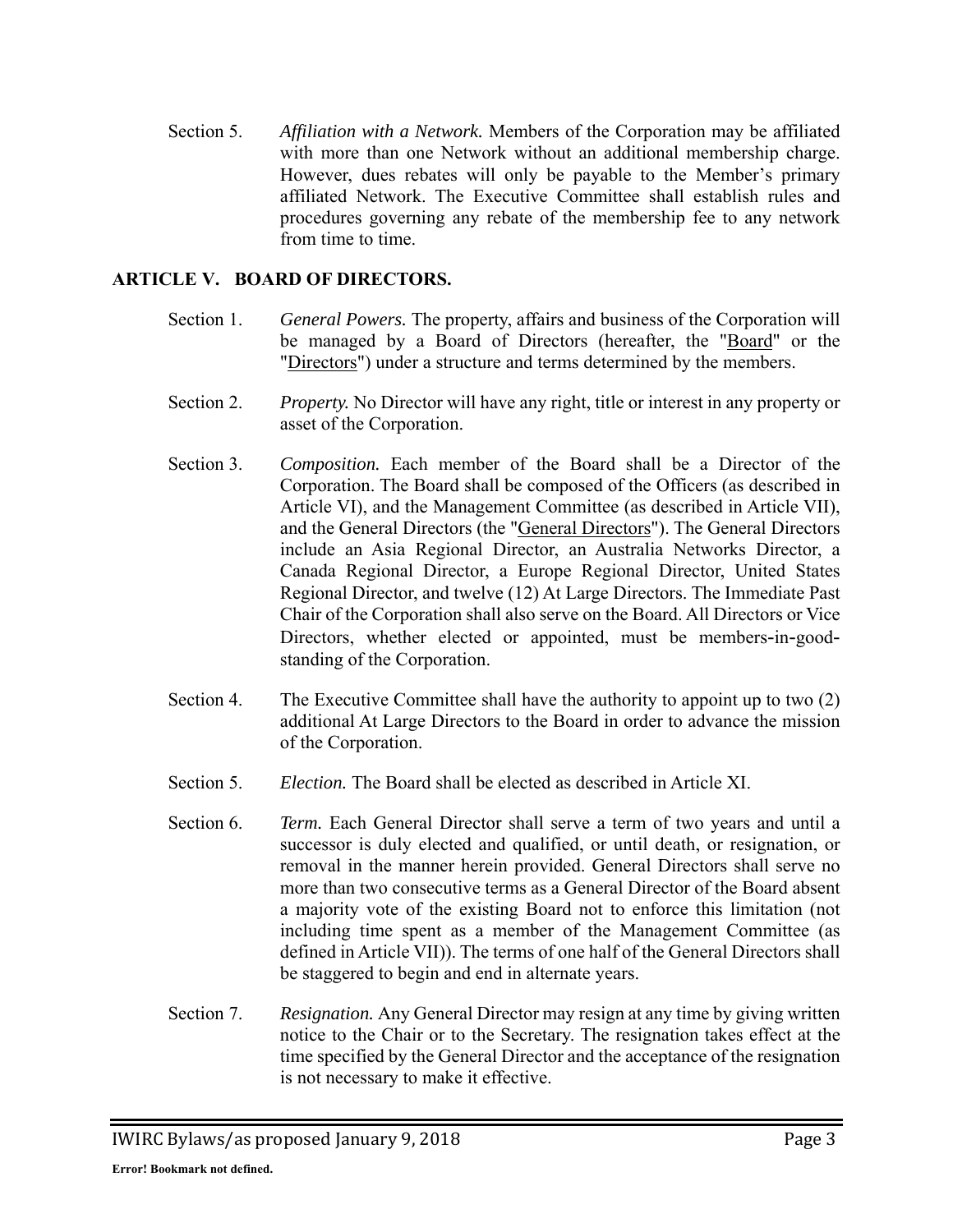- Section 8. *Vacancies.* The Executive Committee shall fill any vacancy in General Director positions. A General Director selected to fill such vacancy shall serve the unexpired term of that position.
- Section 9. *Removal.* Any General Director may be removed, with or without cause, at any time by majority of the membership. The Board may remove a General Director for cause by a vote supporting removal by majority of the whole number of the Board present at a special meeting called for that purpose. Proper notice must be given in writing ten (10) days prior to the meeting. Any resulting vacancy will be filled in the manner specified in Section 8 of this Article.
- Section 10. *Place of Meetings.* The Board may hold its meetings at any location it chooses (and may choose to do so via electronic communications as provided in Section 13 of this Article).
- Section 11. *Regular Meetings.* Regular meetings of the Board will be held at least quarterly and may be conducted telephonically and at a time and place determined by the Board. Verbal or written notice of regular meetings will be given at least ten (10) days prior to any regular meeting.
- Section 12. *Special Meetings and Notice.* Special meetings may be called by the Chair or by twenty-five percent (25%) or more of the whole number of Directors. Notice of special meetings will be mailed by electronic means to each Director's last known email address at least five (5) days before the day of the meeting, or delivered personally or by telephone or other electronic means, no later than two (2) days before the meeting. The notice must include the time and place of the meeting, but need not state the purpose except as provided in Section 9 of this Article and Section 4 of Article VI. Any meeting of the Board will be a legal meeting, without any notice having been given, if all of the Directors then in office are present at the meeting or waive such notice in writing before, at or after the meeting.
- Section 13. *Electronic Communications.* Directors may participate in meetings of the Board through conference telephone or other such electronic communication device, providing that all participating Directors can hear one another and that applicable law allows for such meetings.

# **ARTICLE VI. OFFICERS.**

Section 1. *Number.* The Officers will be the Chair, Vice Chair, the Secretary, the Finance Director, the Vice Finance Director, and the Immediate Past Chair; and these Officers shall comprise the "Executive Committee."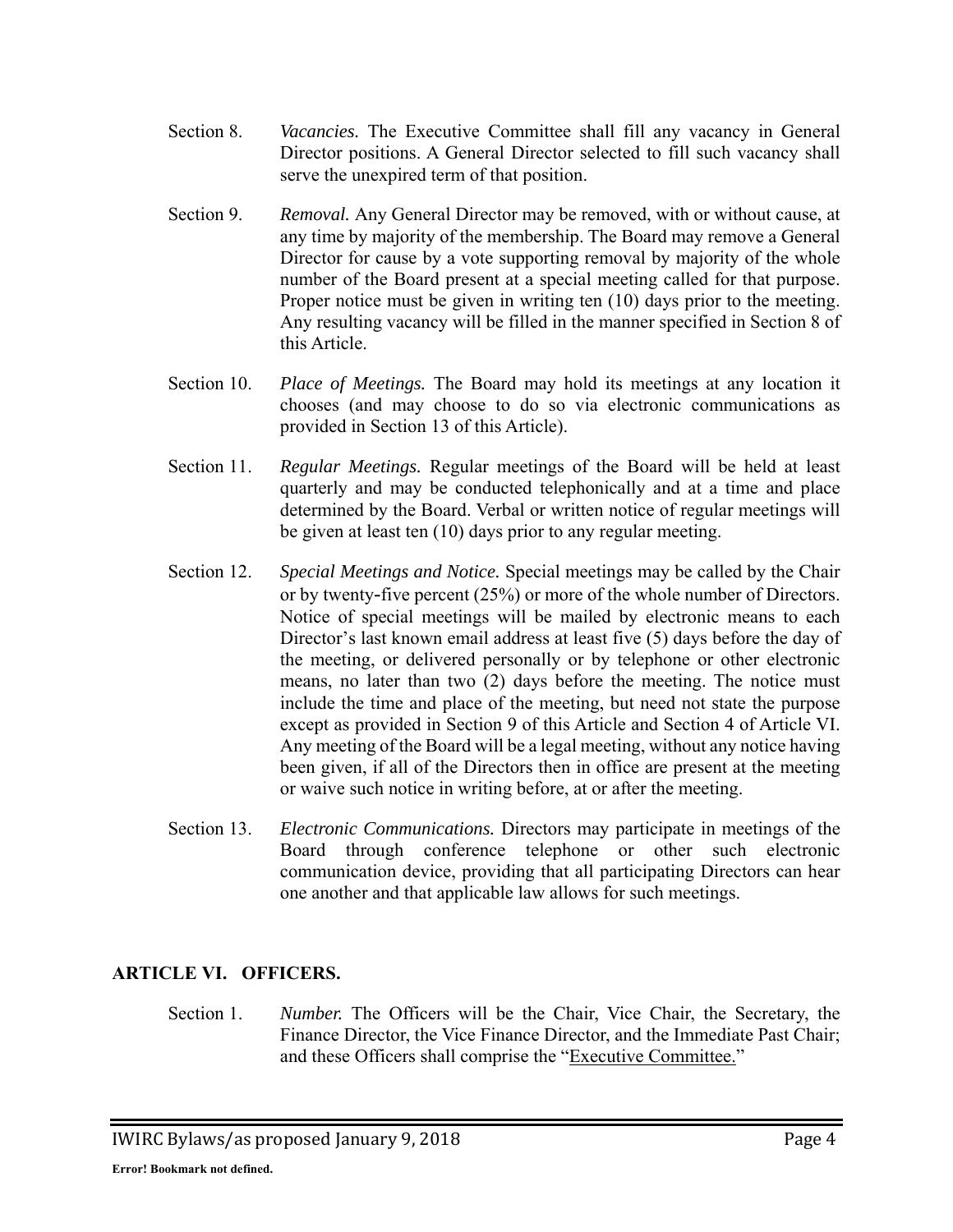- Section 2. *Election, Term of Office and Qualifications.* All Officers will be elected by the Board from nominees recommended by the Nominating Committee. Except in the case of Officers installed under the provisions of Section 5 of this Article, each Officer will hold office for one year and until a successor is duly elected and qualified, or until death, or resignation, or removal in the manner herein provided. Only members in good-standing who have previously served on the Board may be Officers absent a majority vote of the existing Board not to enforce this requirement in a particular year. Further, Officers shall serve no more than five consecutive terms as an Officer of the Board, (not including any term as a General Director or member of the Management Committee other than as an Officer) absent a majority vote of the existing Board not to enforce these limitations.
- Section 3. *Resignations.* Any Officer may resign her office by giving written notice to the Chair, Vice Chair, Secretary, Finance Director or Vice Finance Director. Any resignation will take effect at the time specified and the acceptance of the resignation shall not be necessary to make it effective.
- Section 4. *Removal.* Any Officer may be removed, with cause, at any time. Removal requires a vote supporting removal by majority of the whole number of the Board present at a special meeting called for that purpose. Proper notice must be given in writing ten (10) days prior to the meeting. Any resulting vacancy will be filled in the manner specified in Section 5 of this Article.
- Section 5. *Vacancies.* A vacancy in any office will be filled for the unexpired portion of the term by election of the Board.
- Section 6. *Chair.* The Chair conducts the meetings of the Corporation and has primary responsibility for the general welfare of the Corporation. The Chair is responsible for the administration of IWIRC, policy development and public media relations. The Chair coordinates and oversees in general the programs, projects and initiatives of IWIRC. The Chair also coordinates the relationships of IWIRC with other insolvency organizations. The Chair serves on the Executive Committee.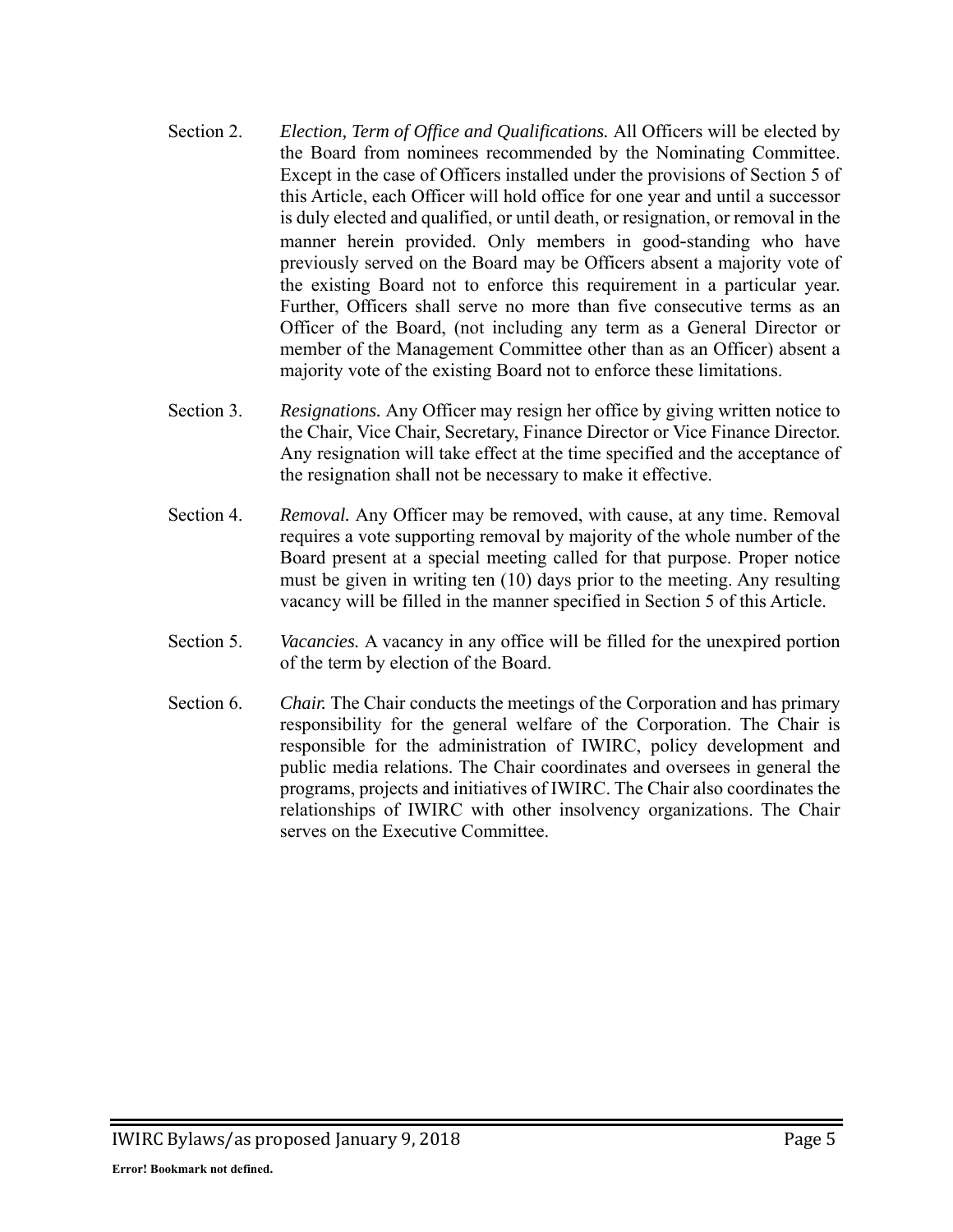- Section 7. *Vice Chair.* In the absence of the Chair, the Vice Chair shall preside over meetings of the Corporation. The Vice Chair assists the Chair in overseeing the current programs, projects and initiatives of IWIRC. In addition, the Vice Chair develops new projects and coordinates with the Program Director regarding the development of new programs. The Vice Chair is also a member of the Executive Committee.
- Section 8. *Secretary.* The Secretary is responsible for the reporting of IWIRC. The Secretary maintains the minutes and records of the Board and Executive Committee meetings. The Secretary is a member of the Executive Committee. The Secretary shall assume the responsibility for ongoing governance, including preparing for and managing the election process, generally thinking about succession issues, and making sure our bylaws, membership and marketing materials are accurate.
- Section 9. *Finance Director; Vice Finance Director.* The Finance Director and Vice Finance Director are members of the Executive Committee and shall be responsible for financial oversight, including facilitating the annual audit and the filing of the annual tax return, and developing, increasing and sustaining sponsors for the Corporation. The Finance Director with the assistance of the Vice Finance Director shall develop sponsorship levels and benefits for new sponsors of the Corporation as an organization as well as for international events and assist in the preparation and oversight of the Corporation's budget. The Finance Director and Vice Finance Director may choose to create a committee to assist them.
- Section 10. *Other Officers, Agents and Employees.* The Corporation may have other officers, agents and employees as may be deemed necessary by the Board. Each shall hold office or employment at the pleasure of the Board and shall have such authority, perform such duties and receive such reasonable compensation, if any, as a majority of the Board may, from time to time, determine. To the fullest extent allowed by law, the Board may delegate to any employee or agent any powers possessed by the Board and may prescribe their respective titles, terms of office, authorities and duties.

### **ARTICLE VII. MANAGEMENT COMMITTEE**

- Section 1. *Composition.* The Management Committee shall consist of the Executive Committee and the Pacific Rim Networks Director, Europe Networks Director, United States Networks Director, Canada Networks Director, Communications Director, Member Services Director and the Program Committee Director.
- Section 2. *Election, Term of Office and Qualifications.* All Management Committee Directors that are not Officers shall be elected and serve a one year term and be elected in accordance with Article XI.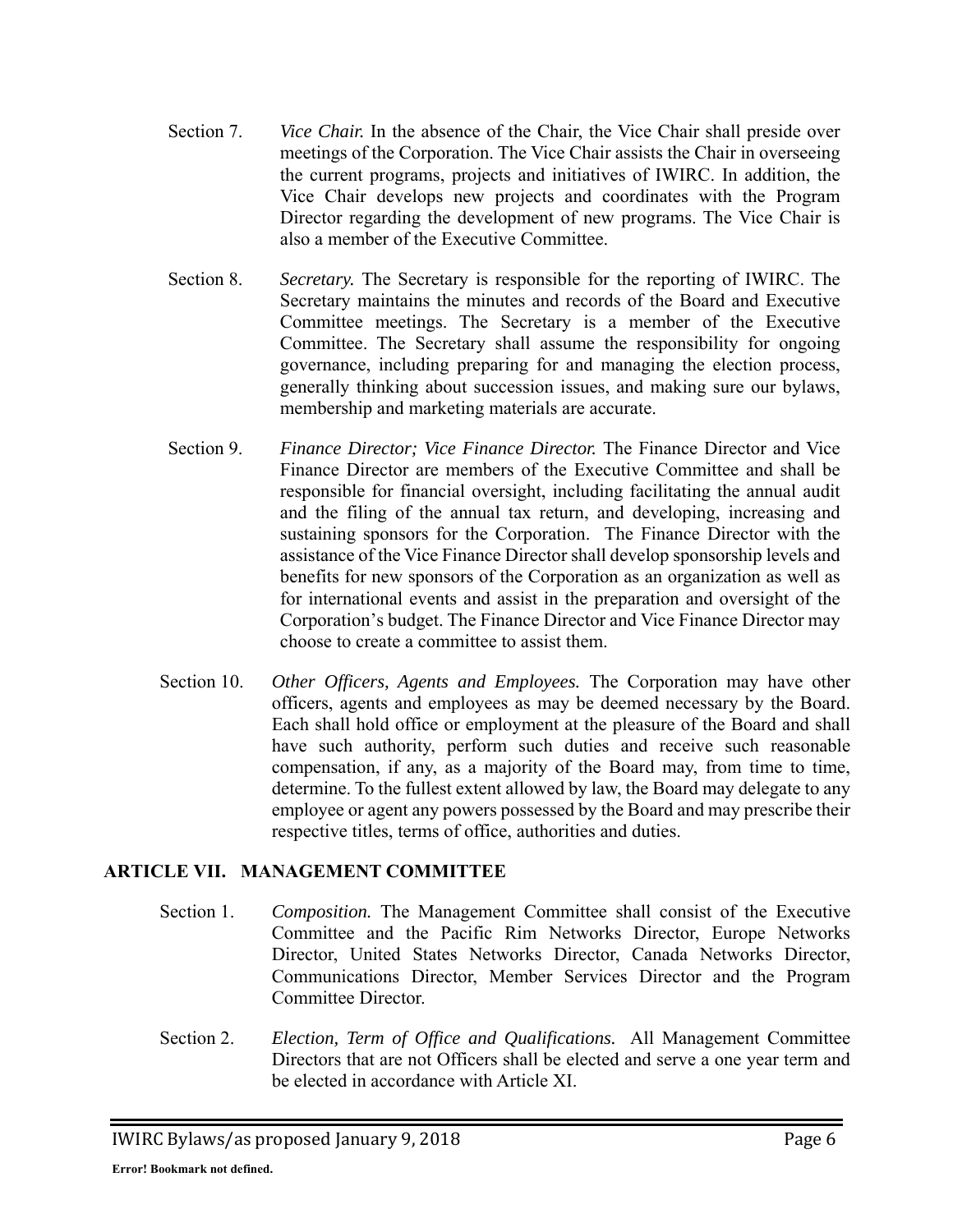- Section 3. *Resignations*. Any Management Committee member may resign her office by giving written notice to any member of the Executive Committee. Any resignation will take effect at the time specified and the acceptance of the resignation shall not be necessary to make it effective.
- Section 4. *Removal*. Any Management Committee member may be removed, with cause, at any time. Removal requires a vote supporting removal by majority of the whole number of the Board present at a special meeting called for that purpose. Proper notice must be given in writing ten (10) days prior to the meeting.
- Section 5. *Vacancies.* The Executive Committee shall fill any vacancy in the Management Committee positions. A Management Committee member selected to fill such vacancy shall serve the unexpired term of that position.

## **ARTICLE VIII. AT LARGE DIRECTORS.**

- Section 1. The At Large Directors ("At Large Directors") shall consist of twelve (12) members of the Corporation elected by the Members pursuant to Article XI. The At Large Directors elected by the Members, as well as the two (2) additional At Large Directors, as may be appointed by the Executive Committee under Article V, Section 4, shall serve two year terms.
- Section 2. The At Large Directors shall be assigned by the Executive Committee to such tasks or responsibilities as may be identified or determined from time to time.

### **ARTICLE IX. COMMITTEES.**

- Section 1. *Executive Committee.* The Executive Committee shall be composed of the Officers of the Corporation and is authorized to conduct the affairs of the Corporation between meetings of the Board. Any action taken by the Executive Committee is subject to review and change by the Board.
- Section 2. *Standing Committees.* The standing committees of the Corporation shall be a Program Committee, Network Committees, a Communications Committee, and a Member Services Committee. Other standing committees may be established by majority vote of the Board. The Committees shall be chaired by the respective Director positions.
- Section 3. *Program Committee.* The Program Committee will recommend to the Board substantive IWIRC programs and projects, as well as topics and agenda items for IWIRC events. The Program Committee develops, on an annual basis, the IWIRC Fall Conference and the IWIRC Spring Meeting. The Program Committee may perform additional duties and functions as designated from time to time by the Board.
- Section 4. *Member Services.* The Member Services Committee conducts member surveys, recruits and assigns volunteers. Additionally, the Member Services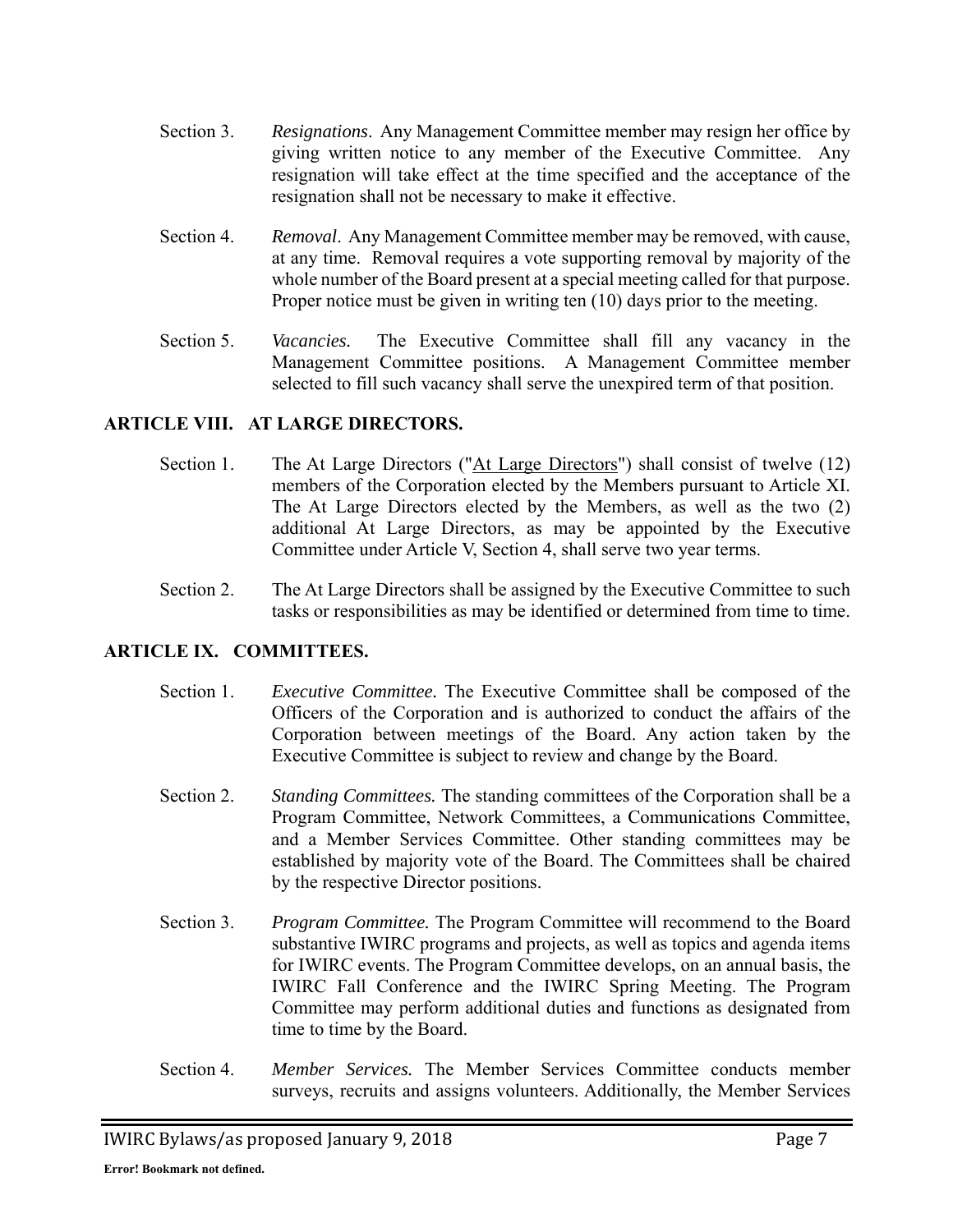Committee will build member recognition programs, assume responsibility for the Mentoring program, survey members to develop additional benefits, develop speakers bureau and other professional development strategies.

- Section 5. *Communications Committee.* The Communications Committee is responsible for executing a proactive media relations strategy, including preparing and distributing press releases, seeking opportunities for officers of IWIRC to speak to the media or to relevant organizations or meetings, and for regular communication with members, including overseeing the preparation and publication of the IWIRC newsletter and periodic bulletins. The Communications Committee will also assist in maintaining the IWIRC website through regular updates to content and periodic structural updates, as necessary and agreed by the Executive Committee. In addition, the Communications Committee shall be responsible for management of online directory and website, conducting external surveys for public relations purposes, and will be the keeper of the IWIRC brand.
- Section 6. *Networks Committee.* The Network Committees promote new and assist existing Networks, provide input on network grant requests, convene network chair meetings, develop network toolkits to help new Networks with recruiting, event planning and communications and promote the benefits of IWIRC membership. The Networks Committees will also identify geographic areas for new networks and stimulate interest in those areas and drive the process to completion, and provide standardized tools to assist new networks. The Networks Committees will determine how to better leverage our international network structure, assist network boards in succession planning, and identify and address networks needing revitalization. The Network Directors in charge of the Europe, PacRim and North America regions will serve and lead the Network Committees for their respective regions.
- Section 7. *Ad Hoc and Special Committees.* Ad hoc and special committees may be established by the Chair or the Executive Committee who shall determine the composition, responsibilities and duties of such committees. The term of service for ad hoc and special committees shall terminate at the end of term of the Chair and/or the Executive Committee establishing such committee or committees.

# **ARTICLE X. VOTING.**

- Section 1. *Manner.* Voting may be in person, telephonic, or electronic, unless the Board determines by majority vote at a meeting that it will accept votes by proxy or those members may participate by other means.
- Section 2. *Quorum and Manner of Acting.* Except as otherwise provided by statute or these by-laws, a minimum of fifty-one percent (51%) of the Directors are required to constitute a quorum to transact business at any meeting, and the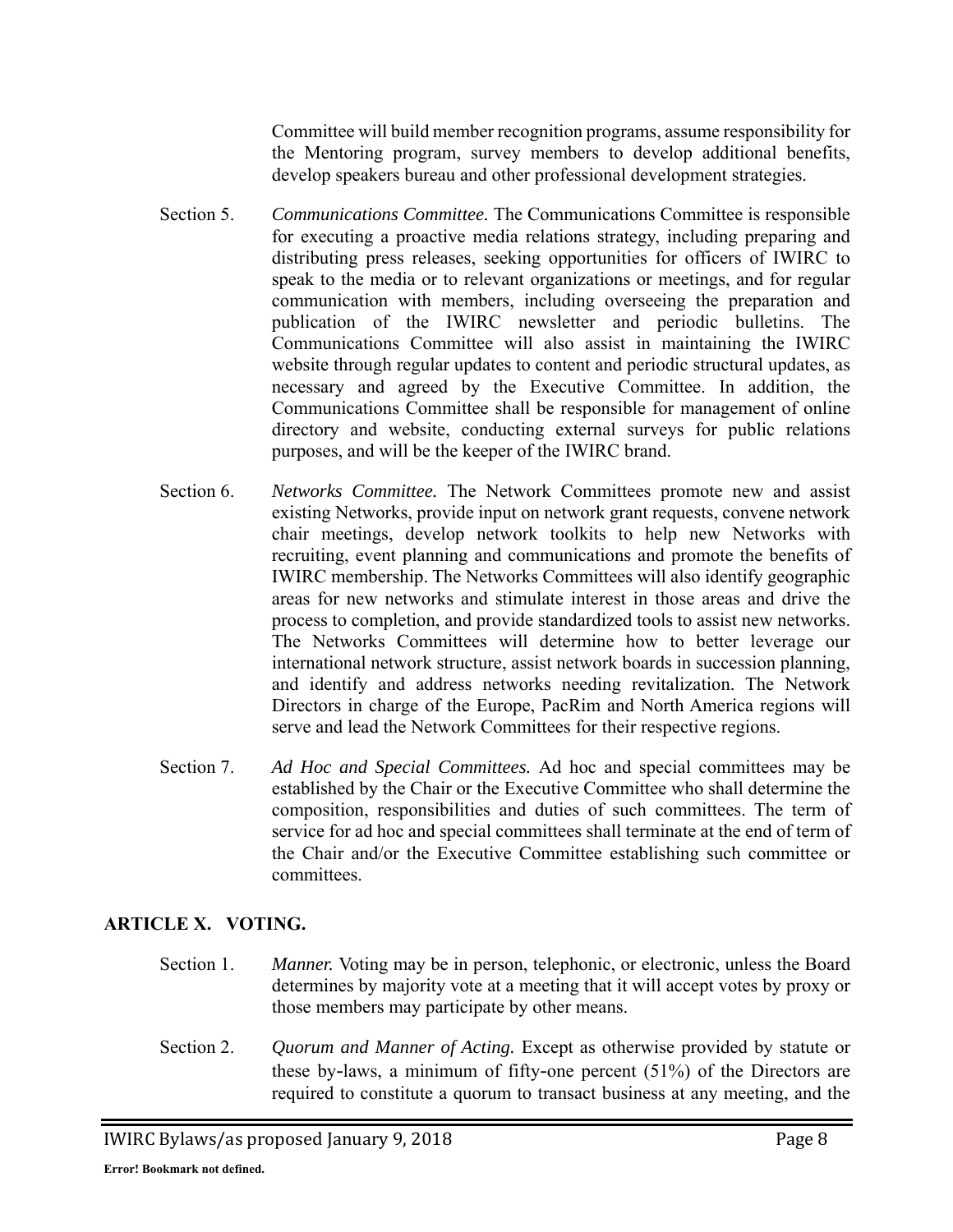act of a majority of the Directors present at such a meeting will be the act of the Board. In the absence of a quorum, a majority of the Directors present may adjourn the meeting. Notice of any adjourned meeting need not be given.

Section 3. *Resolutions by Members of the Corporation*. Resolutions may be proposed by five percent (5%) of the total membership as of June 1 of each year. Resolutions must be submitted to the Secretary at least sixty (60) days prior to the annual Fall Conference ("Conference") and will be voted on by the Board at that time as outlined in Section 2 above.

## **ARTICLE XI. ELECTIONS**

- Section 1. *Frequency*. Elections shall take place annually as follows: (i) the members of the Executive Committee and Management Committee shall be elected annually and (ii) the At Large Directors, shall be elected, fifty (50%) percent annually (i.e. six (6) At Large Directors each year). Elections shall take place as necessary to fill any vacancies as described in Article VI, Sections 5.
- Section 2. *Nominating Committee.* The Nominating Committee ("Nominating Committee") shall be chaired by the Immediate Past Chair and shall be comprised of the Chair, Vice Chair, Immediate Past Chair, Secretary and three other members chosen by the Immediate Past Chair, taking into account geographic diversity of the Corporation.
- Section 3. *Nominating Slate*. On or before July 1 of each election year the Nominating Committee shall review, as appropriate, the existing Board members and upon recommendation of the existing Board, shall prepare a Nominating Slate consistent with the provisions of Article V, Section 3, Article VI, Section 2, and Article VII, Sections 1 and 2.
- Section 4. *Voting*. On or before September 1 of each election year, the Nominating Slate shall be circulated to the Board for approval. Each Board member shall be entitled to cast: (i) one (1) vote for the purpose of approving the Nominating Slate prior to its circulation to the membership for election of the At Large Directors; and (ii) one (1) vote for the purpose of electing the members of the Management Committee.
- Section 5. *Majority Vote*. Approval of the Nominating Slate and/or the election of the members of the Management Committee shall be by majority vote of the Board. Approval of the At Large Members shall be by majority vote of those members of the Corporation who cast ballots in such election.

### **ARTICLE XII. ADVISORY AND HONORARY BOARDS.**

Section 1. *Advisory and Honorary Boards.* The Board may, at its discretion, establish other advisory boards and/or honorary boards to assist the Corporation in the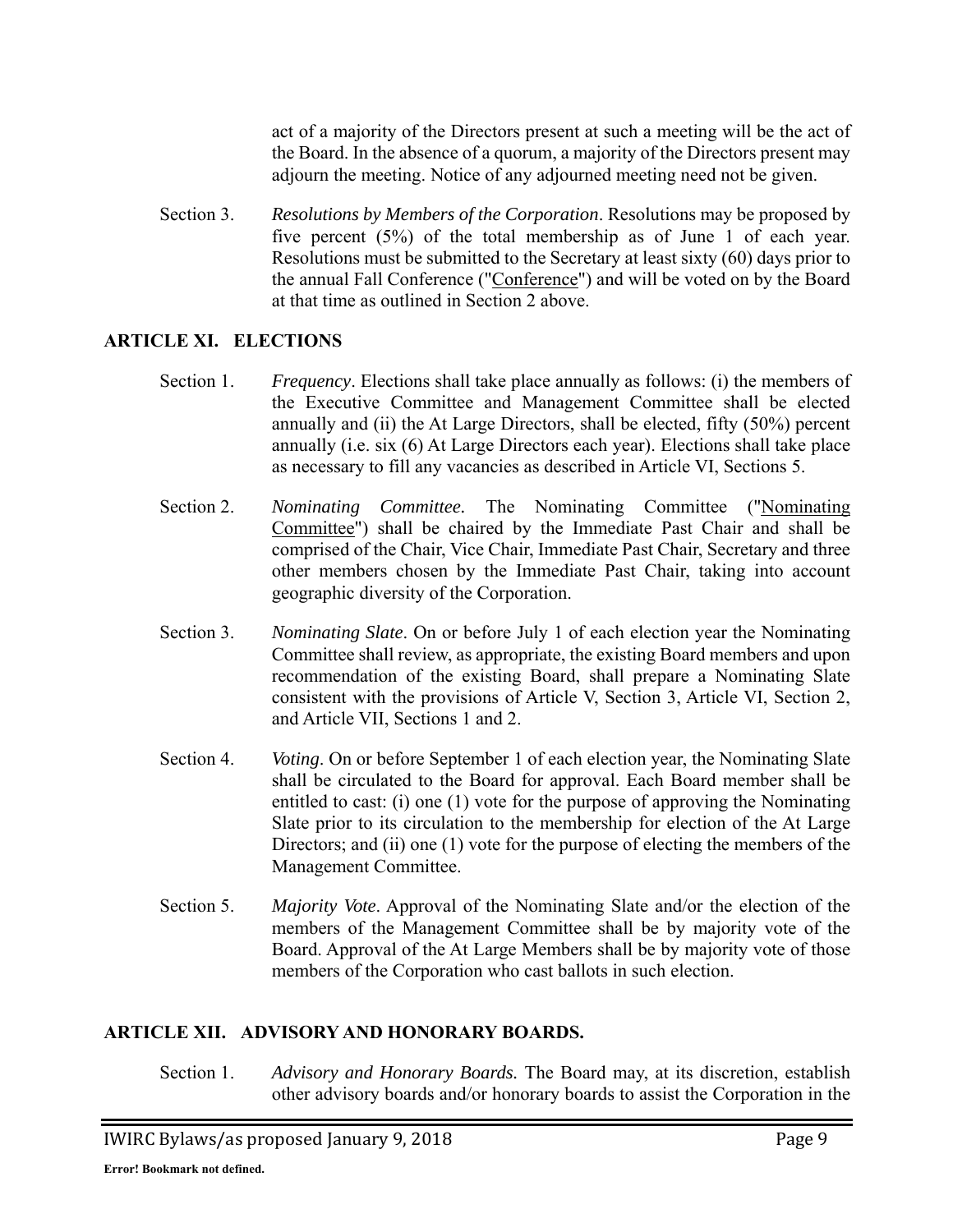carrying out of its purposes. The duties, responsibilities, composition, and leadership of such boards shall be designated by resolution of the Board.

### **ARTICLE XIII. BOOKS OF RECORD, AUDIT, ANNUAL REPORT, FISCAL YEAR AND BOND.**

Section 1. *Books and Records.* The Board will keep:

- (a) Records of all proceedings of the Board and committees; and
- (b) All financial statements of this Corporation; and
- (c) Certificate of Corporation and by-laws of this Corporation and all amendments and restatements; and
- (d) Other records and books of account necessary and appropriate to the conduct of the corporate business.
- Section 2. Audit/Financial Review, Annual Report and Tax Return. The records and books of account of this Corporation will be reviewed or audited at least once in each fiscal year. The Executive Committee will select the auditor with the Finance Director and Vice Finance Director to be primary contacts from the Board. A draft audit report will be circulated to the Executive Committee and subsequently to the Board for review and approval. The Board also shall make such inquiry as the Board deems necessary or advisable into the condition of all trusts and funds held by any trustee, agent, or custodian for the benefit of this Corporation, and shall retain such person or firm for such purposes as it may deem appropriate.

The Board will cause any audit report to be conveyed to each Director within one hundred eighty (180) days of the close of each fiscal year. Such audit report shall contain: a statement of all assets and liabilities; principal changes in funds; income and expense statement; status of all funds held for restricted purposes; and any other such information as may be required by law, these by-laws and/or for purposes of fulfilling the fiduciary responsibilities of the Directors.

An annual tax return shall be filed by the statutory deadline, subject to formally requesting and receiving an extension to the filing deadline.

- Section 3. *Fiscal Year.* The fiscal year of the Corporation will be from January 1st to December 31<sub>st</sub> of each year.
- Section 4. *Bond.* The Corporation will obtain a bond on such people and in such amounts as may from time to time be deemed necessary by the Board.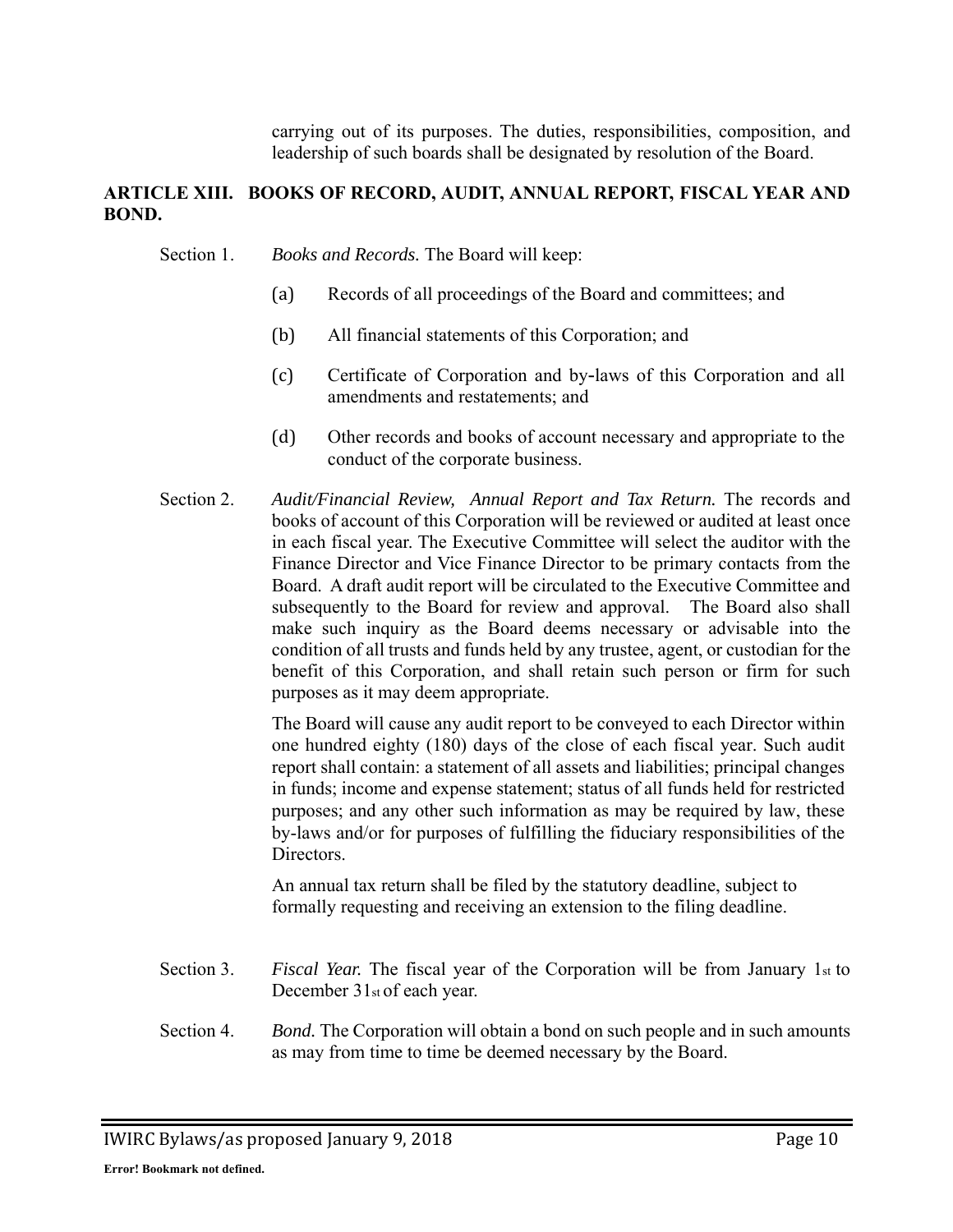## **ARTICLE XIV. WAIVER OF NOTICE.**

Section 1. Whenever any notice is required to be given by these by-laws or any of the corporate laws of the State of New York, such notice may be waived in writing, signed by the person or persons entitled to said notice, whether before, at, or after the time stated therein, or before, at, or after the meeting.

## **ARTICLE XV. INDEMNIFICATION.**

- Section 1. The Corporation will indemnify any present or former director, officer, employee or agent of this Corporation, to the fullest extent possible against expenses, including attorneys' fees, judgments, fines, settlements and reasonable expenses, actually incurred by such person relating to his or her conduct as trustee, director, officer, employee, member or agent of this Corporation, except that the mandatory indemnification required by this sentence shall not apply: (i) to a breach of the duty of loyalty to the Corporation; (ii) for acts or omissions not in good faith or which involve intentional misconduct or knowing violation of the law; (iii) for a transaction from which such person derived an improper personal benefit; or (iv) against judgments, penalties, fines and settlements arising from any proceeding by or in the right of the Corporation, or against expenses in any such case, where such person shall be adjudged liable to the Corporation.
- Section 2. Service on the Board of the Corporation, or as an officer, employee or agent thereof, is deemed by this Corporation to have been undertaken and carried on in reliance by such persons on the full exercise by the Corporation of all powers of indemnification which are granted to it under this Article and New York law, as amended from time to time. Accordingly, the Corporation shall exercise all of its powers whenever, as often as necessary, and to the fullest extent possible, to indemnify such persons. Such indemnification shall be limited or denied only when and to the extent provided above unless New York law or other applicable legal principles limit or deny the Corporation's authority to so act. This Article and the indemnification provisions of New York law (to the extent not otherwise governed by controlling precedent) shall be construed liberally in favor of the indemnification of such persons.

### **ARTICLE XVI. AMENDMENTS.**

- Section 1. *By*-*laws.* Proposals to amend these by-laws may be submitted to the Executive Committee by any member of the Board. Proposed amendments shall then be conveyed to the members of the Board at least ten (10) days prior to any meeting or special meeting and shall be approved consistent with Article X.
- Section 2. *Certificate of Corporation.* The Board may amend the Certificate of Corporation to include or omit any provision which could be lawfully included or omitted. Any number of amendments, or an entire revision or restatement of the Certificate of Corporation, may be submitted and voted upon at a single